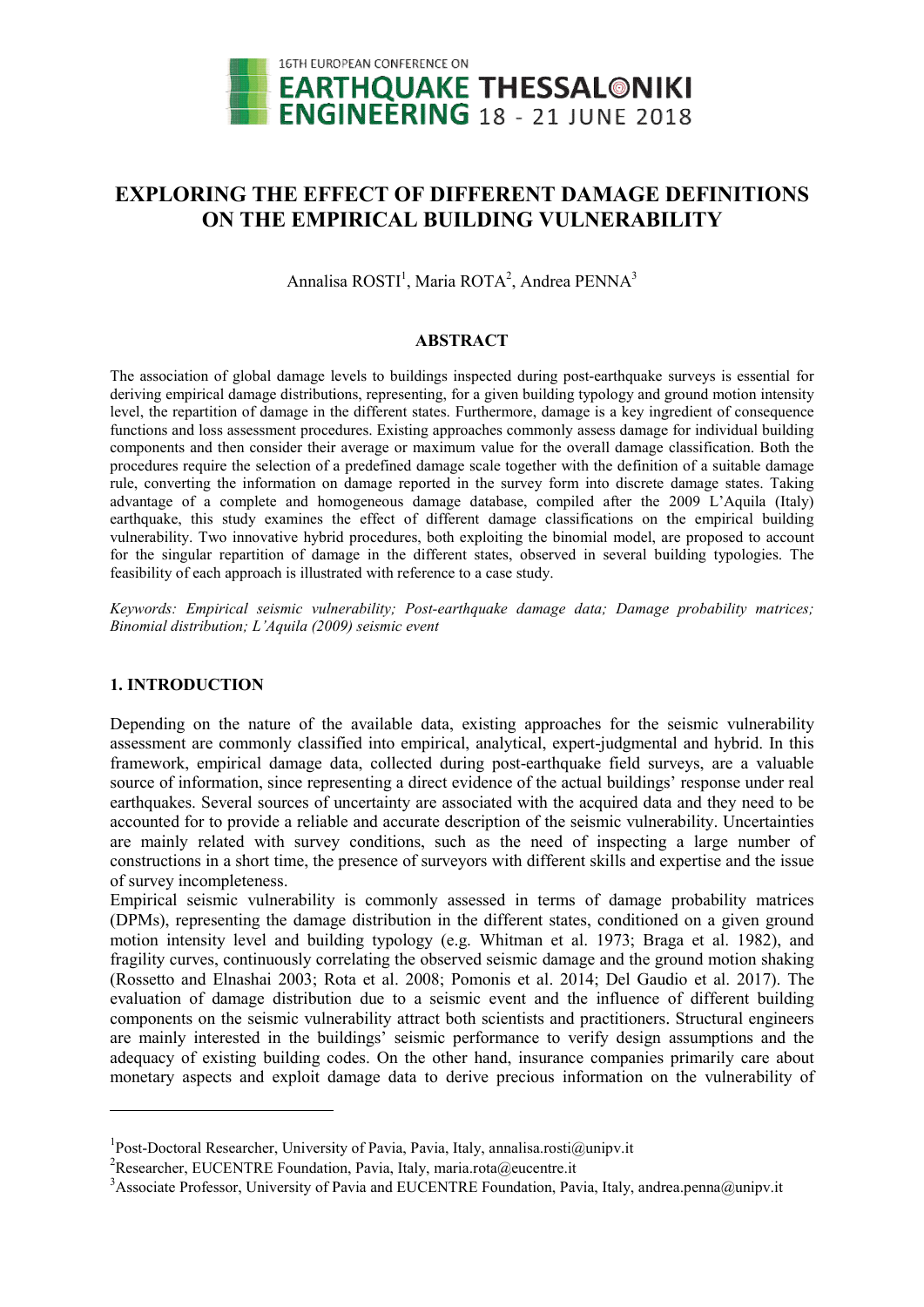different construction types, contributing to refine earthquake insurance rates.

Besides the ground motion characterization and the selection of a typological classification system system, the derivation of damage probability matrices and fragility curves needs the definition of damage levels. The association of a global damage level to each inspected building is not immediate and requires the selection of a damage scale and appropriate damage conversion rules. the definition of damage levels.<br>
It is not immediate and requires the<br>
e empirical seismic vulnerability<br>
ing advantage of a complete and

This study explores the impact of different damage descriptions on the empirical seismic vulnerability of building typologies representative of the Italian building stock, taking advantage of homogeneous damage database, collected in the aftermath of the 2009 L'Aquila (Italy) seismic event.

Two hybrid procedures are proposed to interpret the results obtained in terms of damage probability matrices, showing the bimodal tendency of damage to distribute in the different levels. The feasibility of each approach is hence demonstrated with reference to a case study. proposed to interpret the results obtained in terms of damage probability<br>dal tendency of damage to distribute in the different levels. The feasibility<br>monstrated with reference to a case study.<br>E **DAMAGE DATABASE**<br>and hom

# 2. DESCRIPTION OF THE DAMAGE DATABASE

This study exploits a large and homogeneous damage database, collecting post surveys forms compiled in the aftermath of the 2009 L'Aquila seismic event. Field surveys were carried out on more than 73'000 buildings in the Abruzzi region, by using the first level form for postearthquake damage assessment, short-term countermeasures and usability assessment of ordinary earthquake damage assessment, short-term countermeasures and usability assessment of ordinary<br>buildings (AeDES survey form, Baggio et al. 2007). Inspections were carried out on all residential buildings located in municipalities or hamlets with associated macroseismic intensity (MCS) higher buildings located in municipalities or hamlets with associated macroseismic intensity (MCS) higher than VI (Galli et al. 2009). In the other municipalities, buildings were surveyed if requested by the owners only (Dolce and Goretti 2015). Data corresponding to buildings located in the municipalities completely surveyed were thus identified, by selecting all sites with associated macroseismic intensity completely surveyed were thus identified, by selecting all sites with associated macroseismic intensity higher than VI, together with municipalities where at least 90% of buildings was inspected. The complete damage database hence reduced to about 51'000 survey forms, to be systematically classified into predefined building typologies and levels of damage, for a uniform interpretation of results. Additionally, data processing required the association of a ground motion intensity measure to each inspected building. results. Additionally, data processing required the association of a ground motion intensity measure to<br>each inspected building.<br>2.1 Seismic input characterization<br>Similarly to existing studies (e.g. Sabetta et al. 1998; R

# *2.1 Seismic input characterization*

Similarly to existing studies (e.g. Sabetta et al. 1998; Rossetto and Elnashai 2003; Del Gaudio et al. 2017), the peak ground acceleration (PGA) was selected as ground motion intensity measure and it was assumed to be constant (on average) at the municipality level (e.g. Rota et al. 2008). PGA was estimated on equivalent rock and for normal fault conditions via the ground motion prediction equation (GMPE) of Bindi et al. (2014a, b), developed for Europe and Middle East. The main characteristics of the L'Aquila mainshock were extrapolated from the RESORCE database (Akkar et al. 2014), for consistency with the selected ground motion prediction equation. Figure 1 (left) shows the PGA spatial distribution in the Abruzzi region. The right part of Figure 1 presents the subdivision the PGA spatial distribution in the Abruzzi region. The right part of Figure 1 presents the subdivision of data into predefined PGA intervals. About 57% of the buildings falling in the PGA range 0.25-0.30g derives from constructions located in the L'Aquila municipality.



Figure 1. PGA spatial distribution in the Abruzzi region with indication of the selected municipalities (left) and subdivision of the data into different PGA intervals (right).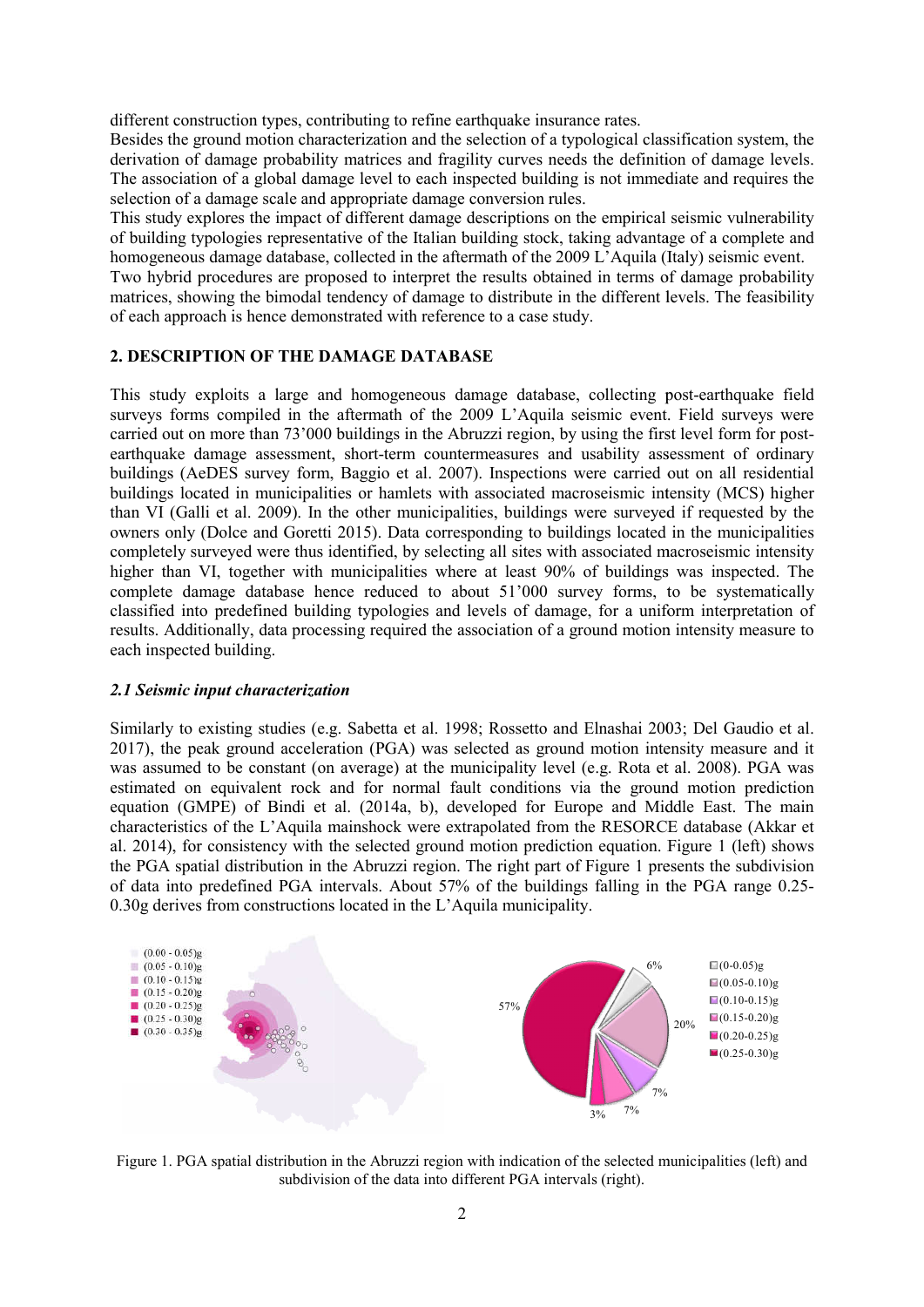#### *2.2 Identification of building typologies*

Damage probability matrices are derived for building typologies, identified by collecting constructions with similar expected seismic behavior, according to a predefined taxonomy. Broad building classes could be easier to be defined and used. However, they may include buildings with different seismic performance, implying an average estimate of the seismic vulnerability, which may not be representative of any specific typology. From here, the need of addressing more refined typological classification systems.

To account for the heterogeneity of the exposed built environment, data were classified according to the RISK-UE (2004) typological classification system, suitably revised by Rota et al. (2008). Buildings were allocated into twenty-three typologies, firstly identified according to the type of the vertical bearing structure. For a detailed description of the selected building typologies, the reader is addressed to Rota et al. (2008). Data subdivision based on the construction material shows that masonry buildings represent 69% of the available dataset, reinforced concrete buildings 22%, mixed structures 8%, whereas steel buildings are only 1%. Figure 2 (left) shows the subdivision of buildings into six PGA intervals. It is observed that, in all cases, the majority of buildings is in the PGA bin 0.25-0.30g. On the right part of Figure 2, masonry buildings are subdivided based on masonry texture and quality (i.e. undressed and dressed stone) and presence of tie-rods and tie-beams. It is observed that undressed stone masonry buildings without connecting devices represent almost 50% of the available dataset of masonry constructions.



Figure 2. Distribution of buildings, classified according to the construction material, into PGA intervals (left) and statistics of masonry buildings (right) considering masonry layout and quality (i.e. undressed and dressed) and presence of connecting devices (i.e. tie-rods and tie-beams).

#### *2.3 Observed seismic damage*

Referring to the condensed damage levels of the EMS98 macroseismic intensity scale (Grünthal 1998), the AeDES damage classification considers both damage severity (i.e. D0: null damage; D1: slight damage; D2-D3: medium-severe damage and D4-D5: very heavy damage) and extent (i.e.  $\leq$ 1/3;  $1/3 < e < 2/3$  and  $\geq 2/3$ ) on different building components (i.e. vertical structure, horizontal structure, stairs, roof, masonry infills and partitions). In Figure 3, the available damage data are subdivided based on the severity and extent of the observed damage on different building components. Similarly, Figure 4 depicts the damage repartition on different building components, conditioned on damage severity. The plot shows that the largest frequency of occurrence of D2-D3 and D4-D5 was detected on the vertical bearing structure.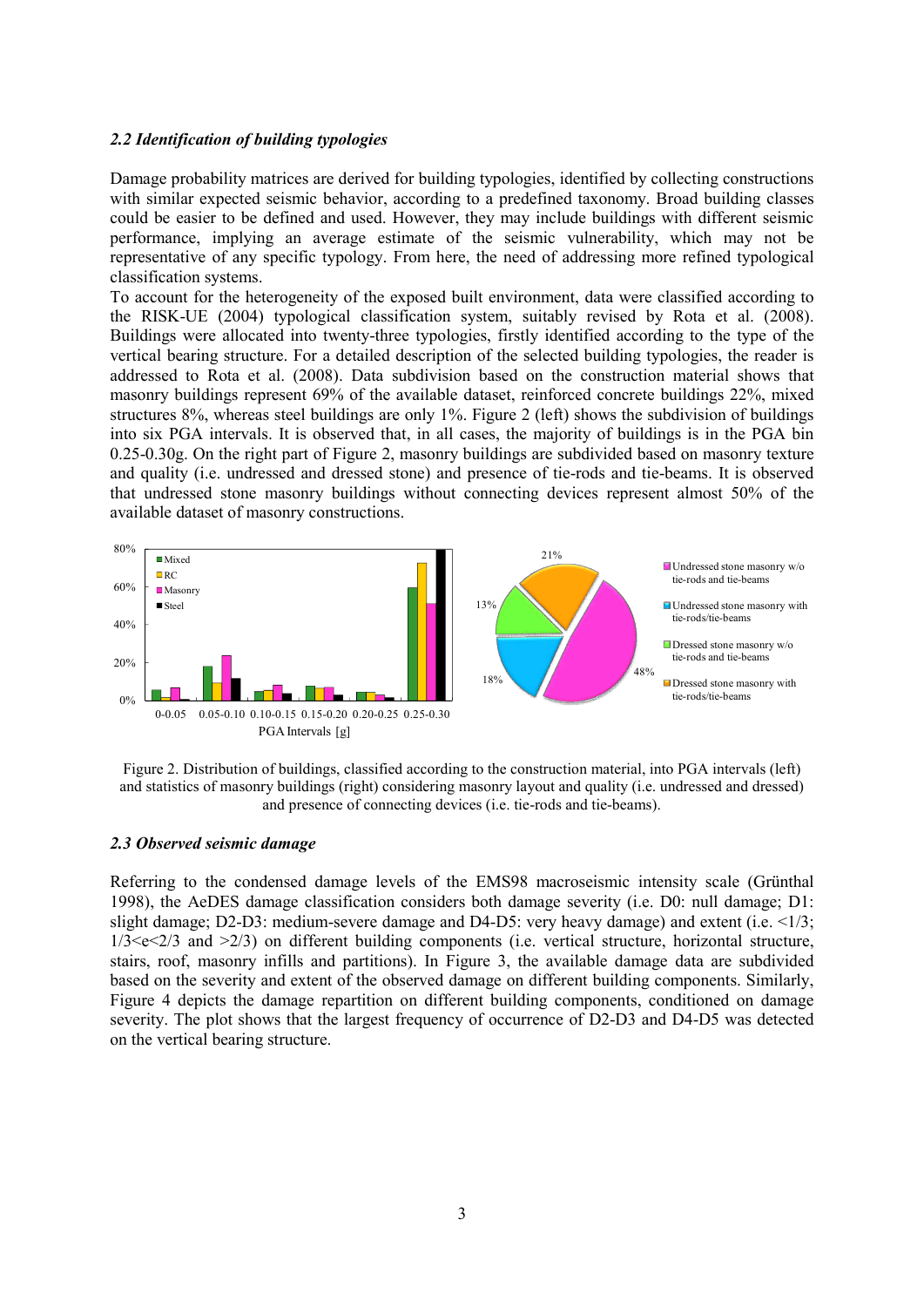

Figure 3. Severity and extent of damage observed on different building components. VS: vertical structure; HS: horizontal structure; R: roof; IP: masonry infills and partitions; S: stairs.



Figure 4. Observed frequency of the severity of damage on different building components. VS: vertical structure; HS: horizontal structure; R: roof; IP: masonry infills and partitions; S: stairs.

# 3. CLASSIFICATION OF THE OBSERVED DAMAGE

#### *3.1 Existing approaches for the definition of damage states*

The definition of damage levels is oriented to consistently assign each building a state of damage. Given the information on damage reported in the survey form, a suitable damage rule, converting damage descriptions of the survey form into discrete damage levels of a preselected damage scale, is needed. Once damage is evaluated individually on different building components, the overall building damage classification is then driven by the average or maximum damage value. The first category of approaches defines building global damage levels as the average damage weighted on preselected building components (e.g. Di Pasquale and Goretti 2001; Angeletti et al. 2002; Lagomarsino et al. 2015; Rosti et al. 2017). This requires a suitable weight classification system, taking into account the relative cost or importance that each component plays with respect to the whole structure. By contrast, the alternative class of approaches defines the overall damage based on the maximum observed damage, which mainly drives usability outcomes (e.g. Rota et al. 2008; Dolce and Goretti 2015; Del Gaudio et al. 2017; Rosti et al. 2017).

# *3.2 Comparison of different damage conversion rules for maximum damage-based approaches*

Considering that the maximum observed damage on the most damaged component mainly impacts damage and usability assessment, damage probability matrices of predefined building typologies were derived by applying maximum damage-based approaches. Two damage conversion rules (Table 1) were selected to convert the information on damage reported in the survey form into discrete damage levels and assess their impact on resulting DPMs. Both damage conversion rules refer to damage states DS0 (null damage), DS1 (negligible to slight damage), DS2 (moderate damage), DS3 (substantial to heavy damage), DS4 (very heavy damage) and DS5 (collapse). The only difference between the two relations consists in the selection of the damage state corresponding to the damage description D1 with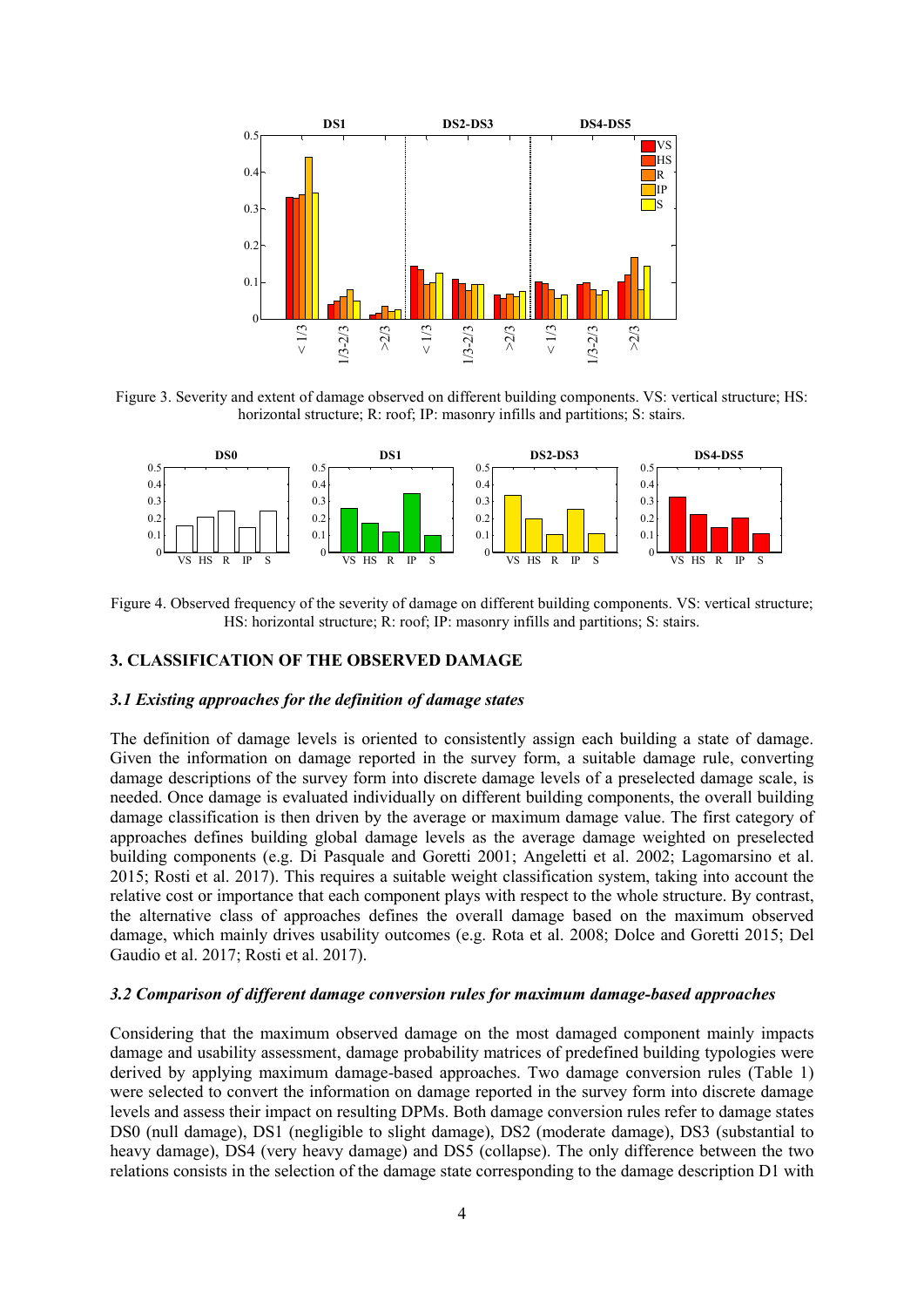extent larger than 2/3.

|                                | <b>Null</b>     | D1        |                           |            | $D2-D3$   |                 |           | <b>D4-D5</b>    |                 |                                         |
|--------------------------------|-----------------|-----------|---------------------------|------------|-----------|-----------------|-----------|-----------------|-----------------|-----------------------------------------|
|                                |                 | 51/3<br>Φ | $\widetilde{\phantom{a}}$ | 2/3<br>'و∕ | 51/3<br>٥ | ب<br>$\epsilon$ | 2/3<br>٬۵ | e<1/3           | $\epsilon$      | $\epsilon$<br>$\mathbf 2$<br>$\Diamond$ |
| Di Pasquale and Goretti (2001) | DS0             |           | DS1 DS1                   |            |           | DS2 DS2 DS3     | DS3       | D <sub>S4</sub> | D <sub>S4</sub> | DS5                                     |
| Rota et al. (2008)             | DS <sub>0</sub> |           |                           |            |           | DS2 DS3         | DS3       | DS4             |                 | DS5                                     |

Table 1. Selected damage conversion rules for maximum damage-based approaches

Levels of damage were defined by considering both the aforementioned damage conversion rules and then taking the maximum among vertical bearing structure, horizontal structure and roof. Figure 5 shows results obtained for six PGA intervals and different building typologies. All the typologies include undressed stone masonry buildings with flexible horizontal structure and differ in the number of stories and presence of connecting devices (i.e. tie-rods and tie-beams).



Figure 5. Comparison of empirical damage distributions resulting from different damage conversion rules: Rota et al. (2008) in blue and Di Pasquale and Goretti (2001) in light-blue. Undressed stone masonry with flexible horizontal structure and: with tie-rods/tie-beams and 1-2 stories – 1909 buildings (top); without tie-rods/tiebeams and 1-2 stories – 7140 buildings (centre) >2 stories – 4229 buildings (bottom).

The comparison of frequencies of occurrence of damage states DS1 and DS2, obtained from the two damage conversion rules, shows small differences. This finding is in line with Figure 3, where the frequency of occurrence of D1 with extent larger than 2/3 is considerably low with respect to the other cases. Therefore, moving data with D1 and e>2/3 from DS1 to DS2 may not significantly change the trend of the resulting damage distributions. In other words, data trend resulted to be insensitive to the damage definition of the adopted conversion rules.

# 4. APPROACHES TO ACCOUNT FOR A BIMODAL REPARTITION OF DAMAGE STATES

Empirical damage data are commonly represented in the form of histograms, which provide the frequency of occurrence of the different damage levels, for a given level of ground motion shaking. To make these distributions usable for other applications, histograms can be approximated by probability distributions. In this context, the binomial distribution has been extensively employed by past studies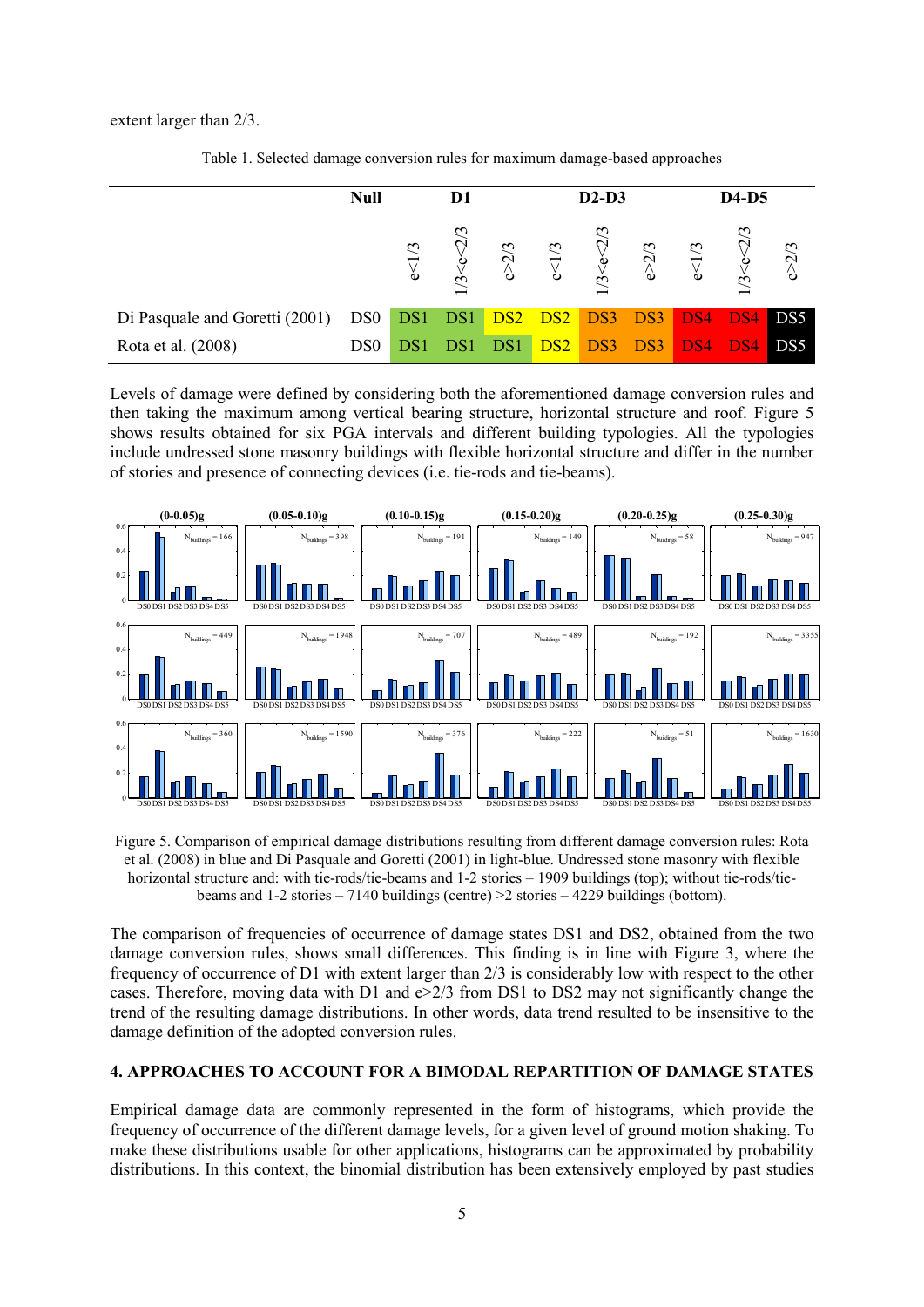(e.g. Braga et al. 1982; Sabetta et al. 1998), mainly for its simplicity and easiness. Indeed, the binomial model is described by a single parameter, i.e. the mean damage,  $\mu_D$ , of the discrete distribution. Assuming a binomial repartition of damage states, the number of buildings experiencing damage level  $DS_k$  can be expressed as:

$$
N_k = N_{tot} \frac{n!}{k!(n-k)!} \left(\frac{\mu_D}{n}\right)^k \left(1 - \frac{\mu_D}{n}\right)^{n-k} \tag{1}
$$

where  $N_k$  is the number of buildings undergoing damage level  $DS_k$ ,  $N_{tot}$  is the total number of buildings in the considered ground motion intensity interval, *n* is the number of damage levels and  $k = 0 \div n$ . The mean damage of the discrete distribution is then given by:

$$
\mu_D = \sum_{k=0}^{n} \frac{N_k}{N_{tot}} k \tag{2}
$$

In accordance with existing studies, the binomial distribution was selected to approximate observed frequencies of occurrence of the different damage states. In the following, results are shown for lowrise buildings with undressed stone masonry, flexible horizontal structure and without tie-rods and tiebeams, which is selected as a case study. For the selected typology, Figure 6 shows the binomial approximation (light grey bars) of observed damage distributions (dark grey bars). It can be noted that the binomial model does not satisfactorily approximate all levels of damage. Indeed, the binomial distribution captures the trend of data with low damage in some PGA intervals (e.g. in the PGA range 0-0.05g and 0.05-0.10g), but it does not allow to predict higher damage states. Differently, in other PGA intervals, the binomial model better describes the trend of higher damage levels, without providing satisfying estimates of lower damage states.

The limitations of the classical binomial model to reproduce the observed damage subdivision in the different states is ascribed to the peculiar trend of the empirical data, which seem to follow two distinct distributions, one for DS0 and DS1 and the other one for damage levels from DS2 to DS5. This bimodal trend of damage repartition also exhibits a high probability of occurrence of slight damage, with respect to the other states.



Figure 6. Comparison of empirical DPMs (dark grey bars) with binomial prediction (light grey bars), for low-rise buildings with undressed stone masonry, flexible horizontal structure and without tie-rods and tie-beams (7140 buildings).

As pointed out by Rossetto et al. (2013), these trends could be due to misclassification errors or to unskilled inspectors with issues when evaluating lower damage levels. At lower values of the ground motion shaking, the high probability of occurrence of DS1 could be also explained by pre-existing damage, that is damage presumably existing before the earthquake, often driven by bad preservation or even by lack of maintenance conditions. The bimodal trend of damage repartition may be also driven by the presence, within the same structural typology, of buildings of different vulnerability. Although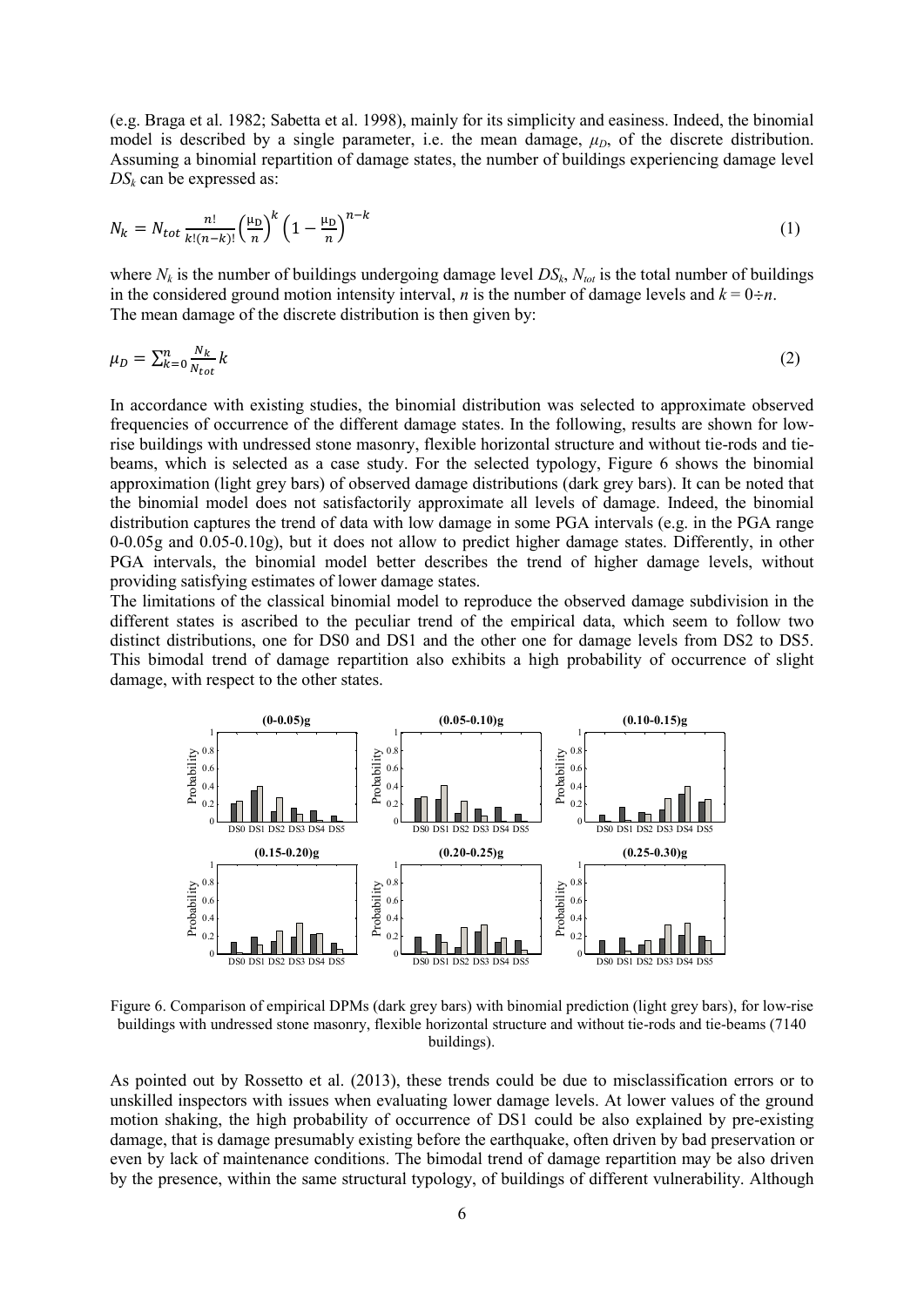a refined typological classification system was adopted to group buildings with similar seismic performance, buildings' heterogeneity may be entailed by some vulnerability parameters and structural configurations which are not contemplated by the adopted taxonomy (e.g. plan and elevation irregularities) or by the survey form (e.g. walls and openings distribution, construction details, architectural configuration), but which may impact the buildings' seismic response. Additional sources of uncertainty may concern the seismic input characterization, such as the use of a GMPE to estimate the ground motion severity, the definition of isoseismic units at the municipality level, the poor correlation between the observed seismic damage and the selected ground motion intensity measure. On the other side, the non-negligible frequencies of occurrence of DS5 at lower ground motion intensity levels can be explained by the presence of intrinsically vulnerable buildings, even prone to collapse before the occurrence of the seismic event. This observation is in line with observations by Galli et al. (2009).

A first hybrid procedure was hence developed to interpret and account for the bimodal repartition of damage in the different states. The binomial model was imposed on buildings experiencing damage levels higher than DS1, thus excluding data with DS0 and DS1 from the fitting. The unknowns of the problem, obtained by the combined use of Equations (1) and (2), are thus the mean damage of the discrete distribution and the number of buildings binomially distributed, which in this case is not equal to the total number of buildings in the ground motion intensity level under investigation. Optimal values of the unknowns were derived by minimizing the sum of the squared errors between predictions and observations. The optimization problem was solved by imposing the equality between the observed and predicted number of buildings undergoing damage levels from DS2 to DS5. This constraint allowed to detect the number of constructions with damage levels DS0 and DS1, escaping the imposed binomial model. As an example, Figure 7 shows the implementation of the procedure for two PGA intervals, with reference to the selected building typology.



Figure 7. Comparison of the observed (dark grey) and predicted (light grey) number of buildings, according to the first hybrid procedure, for low-rise undressed stone masonry buildings with flexible horizontal structure and without tie-rods and tie-beams.

For a given ground motion intensity level, the implementation of the procedure allows to identify the fraction of buildings binomially distributed and the percentage of buildings which instead deviate from the imposed binomial model. By applying this approach to all the predefined ground motion intensity levels, the trend of the fraction of constructions escaping the imposed binomial model can be derived as a function of the preselected ground motion intensity measure (Figure 8, left). A logarithmic regression line was then used to fit the trend of data, *y*, as a function of PGA:

$$
y = a_1 \ln(\text{PGA}) + a_2 \tag{3}
$$

where, for this specific case study, the regression coefficients  $a<sub>i</sub>$  and  $a<sub>2</sub>$  turned out to be equal to -0.09 and 0.18.

Figure 8 (centre) shows the repartition of buildings binomially distributed, as a function of PGA. In accordance with existing studies (e.g. Lagomarsino and Giovinazzi 2006; Rota and Rosti 2017; Rosti and Rota 2017) the mean damage  $(\mu_D)$  of the discrete distribution was selected as vulnerability indicator, representative of the overall damage distribution. The trend of the mean damage values was approximated by a logarithmic regression line to get a continuous description of the seismic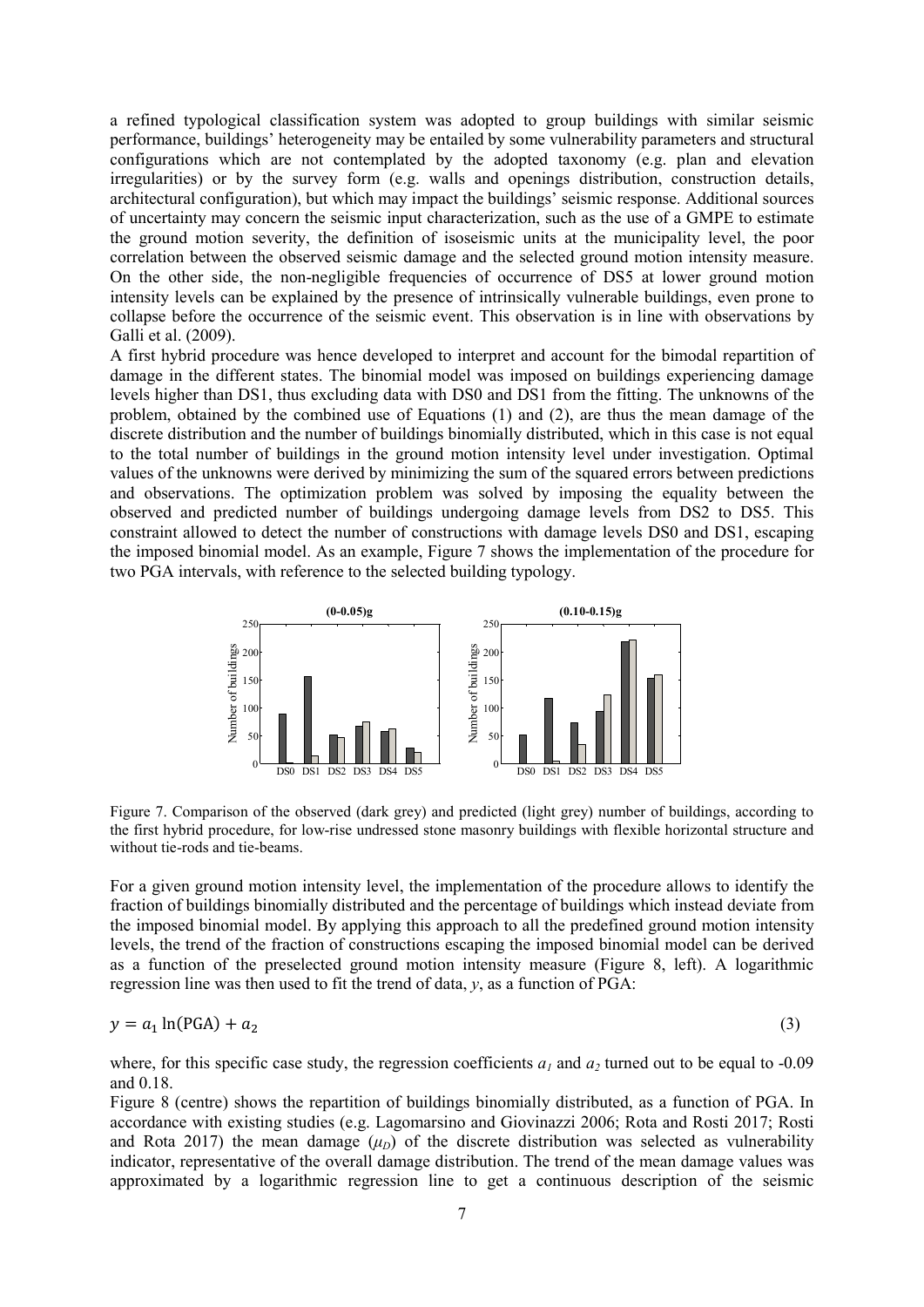vulnerability as a function of the seismic input:

$$
\mu_D = b_1 \ln(\text{PGA}) + b_2 \tag{4}
$$

where  $b_1$  and  $b_2$  are equal to 0.19 and 3.89, respectively.

Thanks to the availability of continuous relations (Equations 3 and 4), hybrid damage distributions were punctually derived as a function of PGA. Figure 8 (right) shows the probability of occurrence of the different damage states, cumulated from the lowest to the highest level of damage, as a function of PGA. It is observed that buildings with null (DS0) or slight (DS1) damage are not marked, since the method does not allow to get indications on the actual percentages of buildings experiencing DS0 and DS<sub>1</sub>.



Figure 8. Fraction of buildings escaping the binomial model as a function of PGA (left); damage repartition of binomially-distributed buildings (centre); hybrid damage distributions as a function of PGA (right)

To counteract this limitation, an additional hybrid procedure was developed. This second approach makes use of two binomial models which are simultaneously imposed on the empirical damage data. The first binomial distribution better describes the repartition of constructions with damage levels DS0 and DS1, whereas the second model tends to capture the distribution of higher damage states. For a given damage state, the predicted number of buildings is thus given by the sum of the number of buildings predicted by each binomial model. For each distribution, the unknowns are the mean damage,  $\mu_D$ , and the number of buildings following the distribution. Optimal values of the unknowns are derived by minimizing the sum of the squared errors between predictions and observations, under the constraint for which the sum of the number of buildings following the two binomial distributions must be equal to the total number of constructions in the ground motion intensity level under consideration. The implementation of the procedure is shown in Figure 9, comparing the empirical DPMs with predictions, for two PGA intervals (i.e. 0-0.05g and 0.10-0.15g). Predictions are differentiated based on the contribution provided by each binomial model. In particular, white bars refer to the first binomial distribution, better describing the trend of lower damage levels, whereas pink denotes the second binomial model, which instead mainly captures the repartition of higher damage states. The sum of the contributions of the two binomial distributions provides the overall prediction. In the figure, the number of buildings in the PGA interval and the mean damage values of each binomial distribution are also indicated. Differently from the previous hybrid procedure, this approach provides estimates of the frequency of occurrence of all damage levels.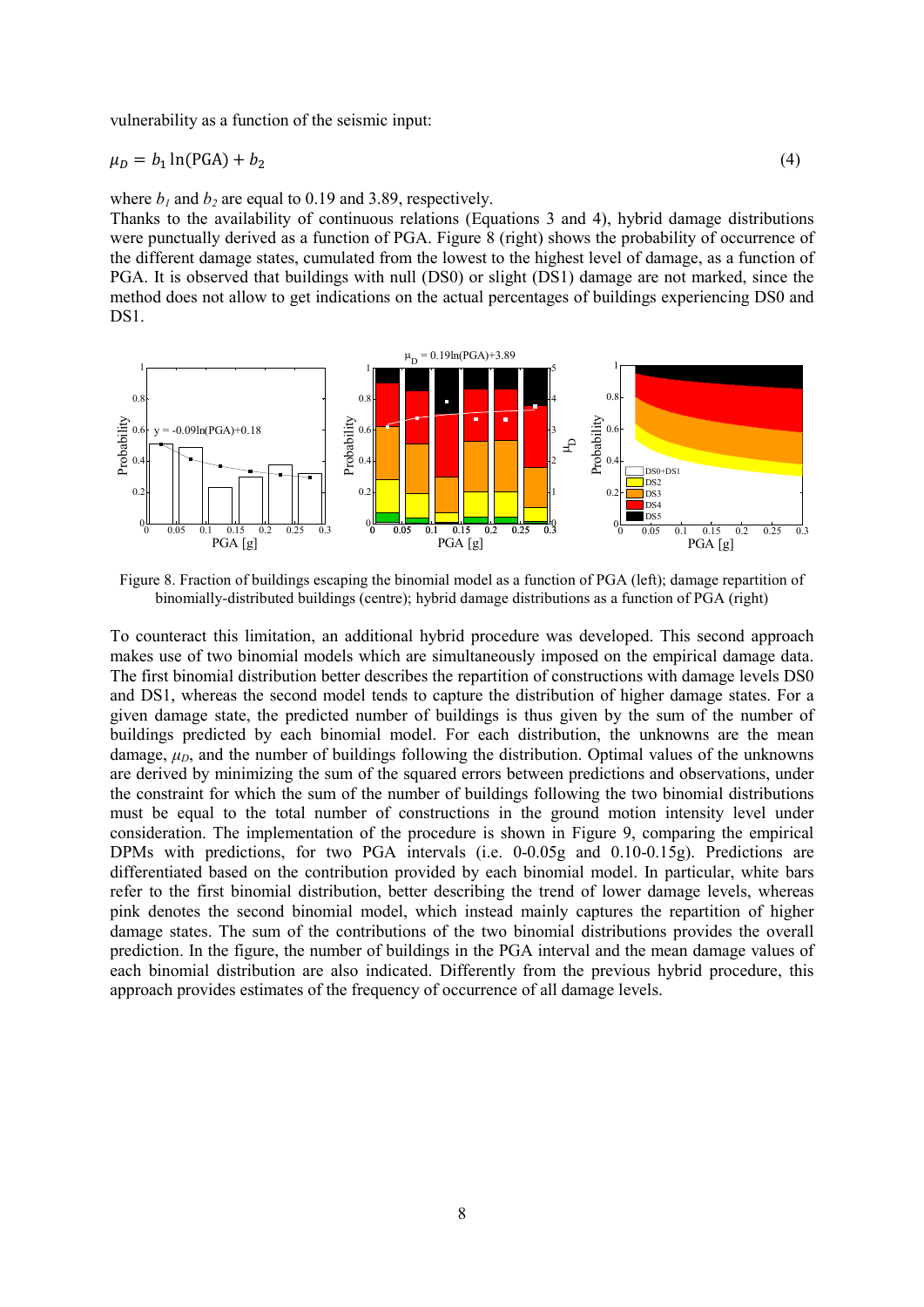

Figure 9. Comparison of empirical damage distributions (dark grey bars) with predictions, distinguished based on the contribution provided by the first (white bars) and second (pink bars) binomial distribution.

For each ground motion intensity level, the method provides the fraction of buildings following the first and second binomial distributions, respectively, and the mean damage value of each distribution. Figure 10 (left) shows the percentage of buildings following the first (white bars) and second (pink bars) binomial distribution, as a function of PGA. The trend of buildings following the first binomial distribution was approximated by a logarithmic regression line. Figure 10 (centre) depicts the mean damage values of each binomial distribution for different ground motion intensity levels. It is interesting to note that the  $\mu_D$  values of each distribution tend to oscillate around a constant value. The trend of  $\mu_D$  as a function of PGA was thus approximated by a constant regression line and the difference in the resulting hybrid damage distributions is given by the fraction of buildings following the first binomial distribution, which decreases with the ground motion severity. The use of regression lines in different steps of the outlined procedure allowed to get continuous hybrid damage distributions as a function of PGA (Figure 10, right). Similarly to Figure 8 (right), probabilities of occurrence are cumulated from the lowest to the highest level of damage.



Figure 10. Fraction of buildings following the first (white bars) and second (pink bars) binomial distribution, as a function of PGA; horizontal regression lines of the mean damage values defining the first (white markers) and second (pink markers) binomial distribution (centre); hybrid damage distributions as a function of PGA, resulting from the implementation of the second procedure (right).

Figure 11 plots empirical damage data (round markers) against predictions, derived from the implementation of both hybrid procedures. The main difference between the two approaches is in the estimation of the probability of occurrence of DS1, given that the first procedure does not permit to get the fractions of buildings undergoing DS0 and DS1, respectively. As already discussed, this limitation is intrinsic in the method. For the other damage states, the trend of predictions is similar, although some differences can be visually observed (e.g. the probability of occurrence of DS2 is larger when predicted by the second approach). These comparisons are however qualitative and suggest a deeper and quantitative investigation of the accuracy of the methods to approximate observed damage data. More details on the proposed procedures can be found in Rosti et al. (2017).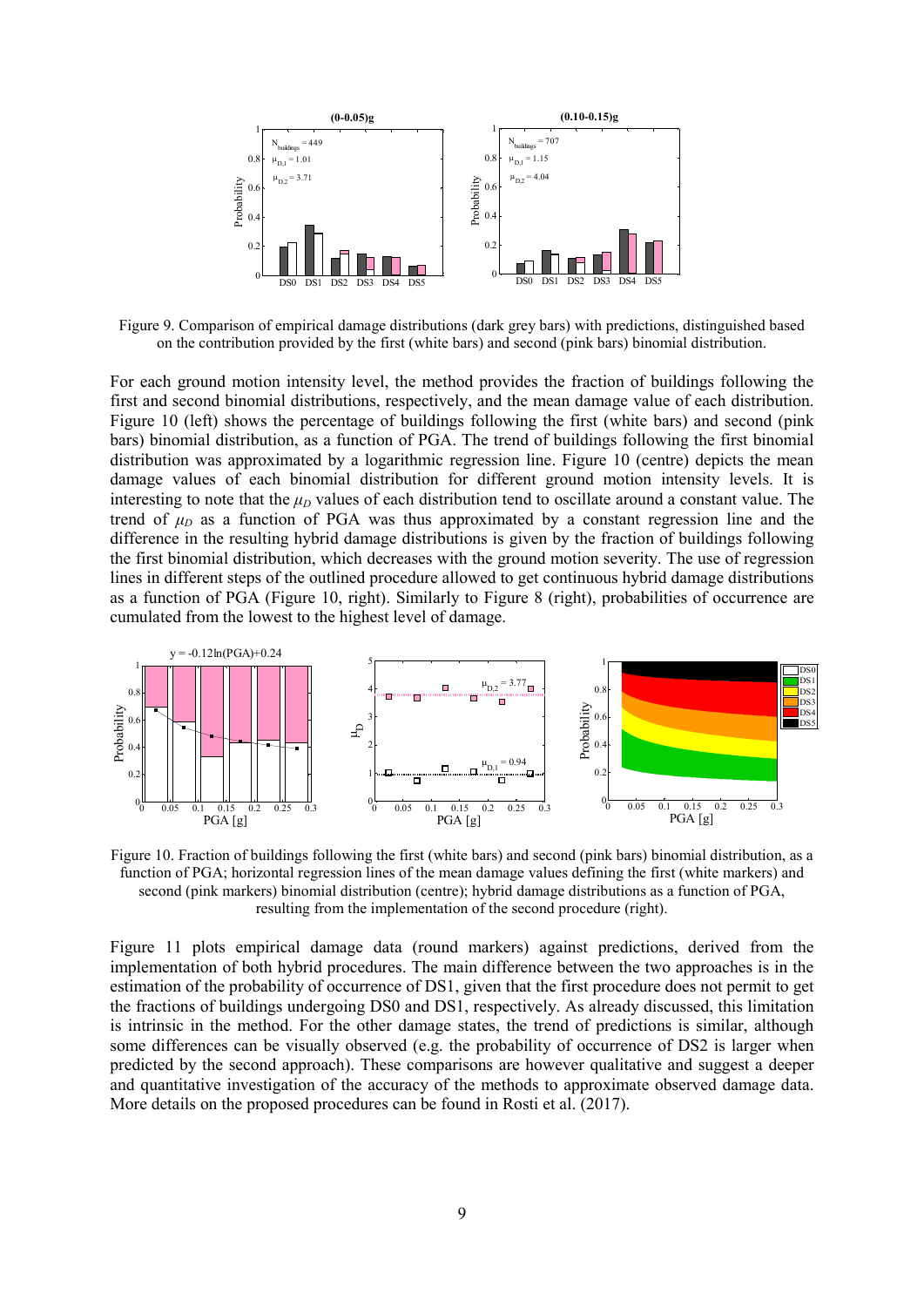

Figure 11. Comparison of empirical damage data (round markers) with predictions derived from the implementation of the first (left) and second (right) hybrid procedure.

# 5. CONCLUSIONS

This paper explores the effect of different damage definitions on the empirical seismic vulnerability of building typologies representative of the Italian building stock, by taking advantage of a complete and homogeneous damage database. Different damage classifications and approaches, commonly adopted in the literature to assign each inspected building a univocal global damage level, are examined and their impact on empirical damage probability matrices is assessed. DPMs of several building typologies exhibited a bimodal tendency of damage to distribute in the different states, which resulted to be insensitive to the adopted damage classifications. Empirical damage distributions also showed a considerable frequency of occurrence of slight damage, with respect to the other levels. Uncertainties related with the acquired data and pre-existing damage, typically characterizing old and highly vulnerable masonry buildings, are some of the several interpretations that can explain this outcome.

Empirical DPMs are first approximated by imposing the binomial distribution, which does not provide satisfactory results, given the singular trend of the same empirical damage data. Two hybrid approaches are thus proposed to interpret and account for the bimodal repartition of damage in the different states. Both the methods make use of the binomial model to approximate the observed frequencies of occurrence of the different damage levels and lead to continuous hybrid damage distributions as a function of the selected intensity measure. The feasibility of each procedure is illustrated with reference to a case study. Although straightforward, the first method, imposing the binomial distribution on buildings with damage levels from DS2 to DS5, does not permit to distinguish the proportion of buildings with null and slight damage. By contrast, the second procedure simultaneously imposes two binomial distributions on empirical damage data and allows to capture the whole bimodal repartition of damage in the different states.

# 6. ACKNOWLEDGMENTS

This work was carried out with the financial support of the Department of Civil Protection, within several operational research projects of EUCENTRE Foundation and Reluis. The authors would also like to acknowledge the Italian Department of Civil Protection for providing post-earthquake field surveys damage data.

# 7. REFERENCES

Akkar S, Sandıkkaya MA, Senyurt M, Sisi AA, Ay BÖ, Traversa P, Douglas J, Cotton F, Luzi L, Hernandez B, Godey S (2014). Reference database for seismic ground motion in Europe (RESORCE). *B Earthq Eng*, 12(1): 311-339.

Angeletti P, Baratta A, Bernardini A, Cecotti C, Cherubini A, Colozza R, Decanini L, Diotallevi, P, Di Pasquale G, Dolce M, Goretti A, Lucantoni A, Martinelli A, Molin D, Orsini G, Papa F, Petrini V, Riuscetti M, Zuccaro G (2002). Valutazione e riduzione della vulnerabilità sismica degli edifici, con particolare riferimento a quelli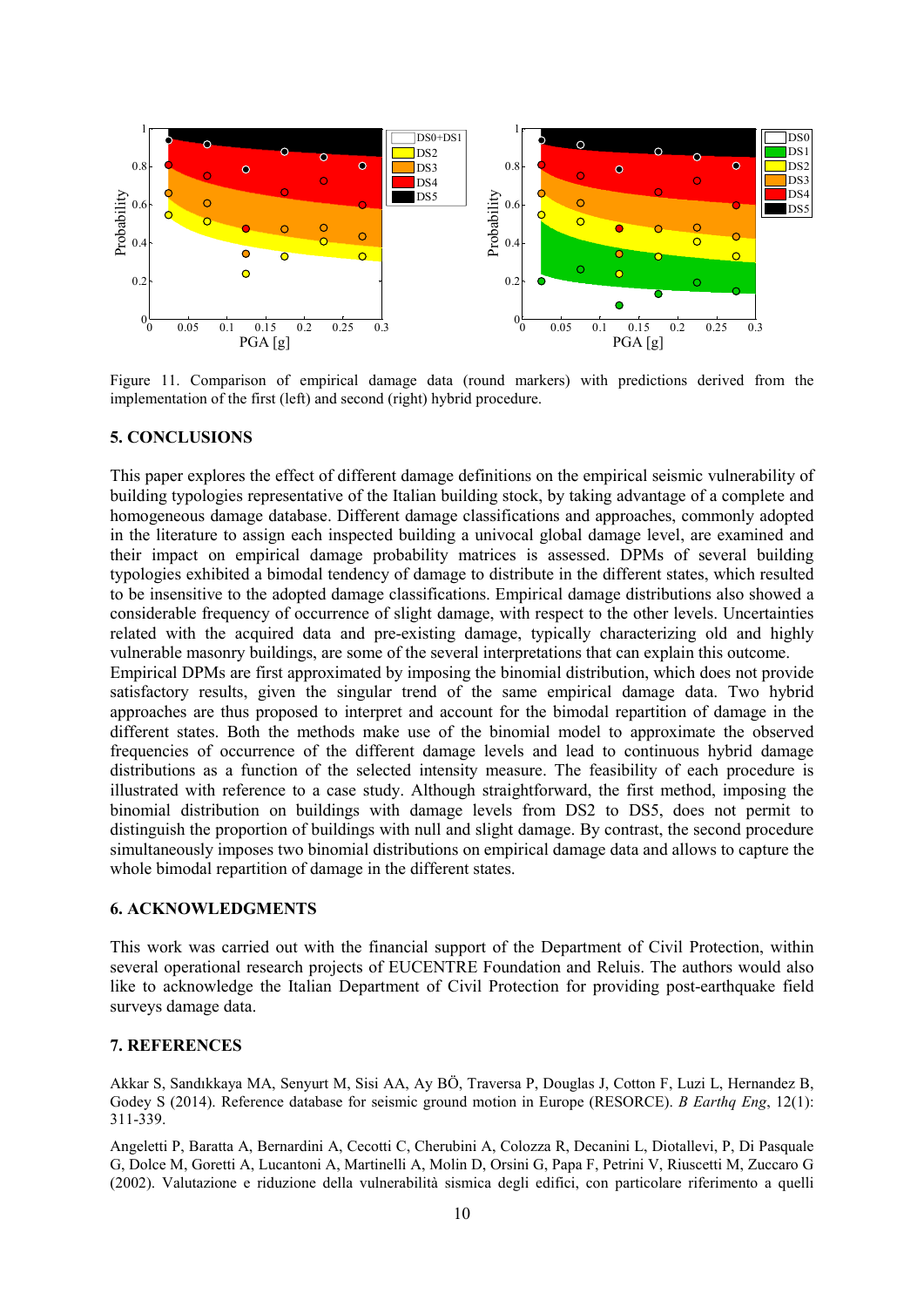strategici per la protezione civile. Rapporto finale della commissione tecnico-scientifica per l'aggiornamento dell'inventario e della vulnerabilità degli edifici residenziali e pubblici per la stesura di un glossario (In Italian).

Baggio C, Bernardini A, Colozza R, Corazza L, Della Bella M, Di Pasquale G, Dolce M, Goretti A, Martinelli A, Orsini G, Papa F, Zuccaro G (2007). Field manual for post-earthquake damage and safety assessment and short-term countermeasures (AeDES). Translation from Italian: Rota M., Goretti A. JRC Scientific and Technical Reports, EUR 22868 EN-2007.

Bindi D, Massa M, Luzi L, Ameri G, Pacor F, Puglia R, Augliera P (2014a). Pan-European ground-motion prediction equations for the average horizontal component of PGA, PGV and 5%-damped PSA at spectral periods up to 3.0s using the RESORCE dataset. *B Earthq Eng*, 12(1): 391-430.

Bindi D, Massa M, Luzi L, Ameri G, Pacor F, Puglia R, Augliera P (2014b). Erratum to: Pan-European groundmotion prediction equations for the average horizontal component of PGA, PGV and 5%-damped PSA at spectral periods up to 3.0s using the RESORCE dataset. *B Earthq Eng*, 12(1): 431-448.

Braga F, Dolce M, Liberatore D (1982) A statistical study on damaged buildings and an ensuing review of the M.S.K.-76 scale. *Proceedings of the 7th European Conference on Earthquake Engineering*, Athens, Greece.

Del Gaudio C, De Martino G, Di Ludovico M, Manfredi G, Prota A, Ricci P, Verderame GM (2017). Empirical fragility curves from damage data on RC buildings after the 2009 L'Aquila earthquake. *B Earthq Eng*, 15(4): 1425-1450.

Di Pasquale G, Goretti A (2001). Functional and economic vulnerability of residential buildings affected by recent Italian earthquakes. *Proceedings of the 10th National Conference of Seismic Engineering in Italy*, Potenza-Matera, Italy (In Italian).

Dolce M, Goretti A (2015). Building damage assessment after the 2009 Abruzzi earthquake. *B Eartha Eng*, 13(8): 2241-2264.

Galli P, Camassi R, Azzaro R, Bernardini F, Castenetto S, Molin D, Peronace E, Rossi A, Vecchi M, Tertulliani A (2009). April 6, 2009 L'Aquila earthquake: macroseismic survey, surficial effects and seismotectonic implications. *Il Quat Italian J Quat Sci*, 22(2): 235-246.

Grünthal G (ed.), Musson RMW, Schwarz J, Stucchi M (1998). European Macroseismic Scale. Cahiers du Centre Européen de Géodynamique et de Séismologie, Vol. 15, Luxembourg.

Lagomarsino S, Giovinazzi S (2006). Macroseismic and mechanical models for the vulnerability and damage assessment of current buildings. *B Earthq Eng*, 4: 415-443.

Lagomarsino S, Cattari S, Ottonelli D (2015). Derivazione di curve di fragilità empiriche per classi tipologiche rappresentative del costruito Aquilano sulla base dei dati del danno dell'evento sismico del 2009. Research Project DPC-ReLUIS 2015.

Pomonis A, Gaspari M, Karababa FS (2014). Seismic vulnerability assessment for buildings in Greece based on observed damage data sets. *B Geofis Teor Appl*, 55(2): 501-534.

RISK-UE (2004). The European Risk-UE Project: An advanced approach to earthquake risk scenarios. www.risk-ue.net.

Rossetto T, Elnashai A (2003). Derivation of vulnerability functions for European-type RC structures based on observational data. *Eng Struct*, 25(10): 1241-1263.

Rossetto T, Ioannou I, Grant DN (2013). Existing empirical vulnerability and fragility functions: Compendium and guide for selection. GEM Technical Report 2013-X, GEM Foundation, Pavia, Italy.

Rosti A, Rota M (2017). Comparison of PSH results with historical macroseismic observations at different scales. Part 2: application to South-East France. *B Earthq Eng*, 15(11): 4609-4633.

Rosti A, Rota M, Penna A (2017). Damage classification and derivation of damage probability matrices from L'Aquila (2009) post-earthquake survey data. *B Earthq Eng*, Submitted.

Rota M, Penna A, Strobbia C (2008). Processing Italian damage data to derive typological fragility curves. *Soil Dyn Earthq Eng*, 28(10-11): 933-947.

Rota M, Rosti A (2017). Comparison of PSH results with historical macroseismic observations at different scales. Part 1: methodology. *B Earthq Eng*, 15(11): 4585-4607.